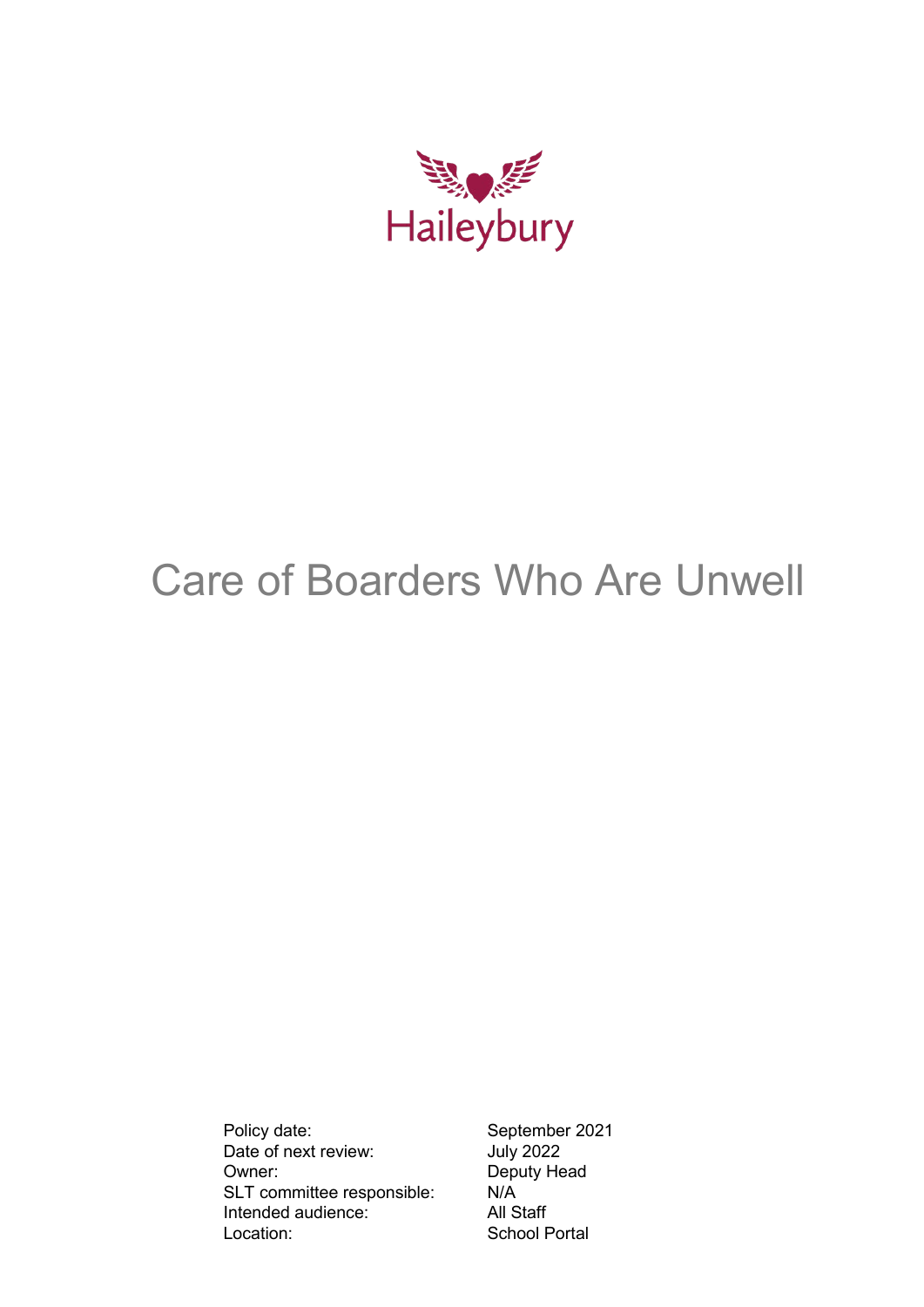# **1. The Health Centre**

- 1.1 At Haileybury there are no designated medical staff who operate from within the boarding houses, so it is the School's policy that all care of boarders who are physically or psychologically unwell is organised by the Health Centre staff. Boarders who are unwell should not be accommodated in Houses, but should be cared for in the Health Centre. The Health Centre is open 24 hours per day throughout term time and there is a trained nurse on duty at all times, assisted by a receptionist between 7.30am and 4pm. In the Health Centre, there are separate facilities for boys and girls.
- 1.2 Haileybury is supported by Hailey View Surgery, which is a local GP practice and one of their GPs visits the Health Centre daily. Pupils are able to book appointments through their HM, Matron or directly with the Health Centre.
- 1.3 The pupils' nurse led surgery times are as follows:
	- $\bullet$  07.45hrs 08.30hrs Mon Sat
	- $\bullet$  11.00hrs 11.30hrs Mon Sat
	- 16.00hrs 18.30hrs Mon, Weds, Fri
	- $\bullet$  17.00hrs 18.30hrs Tues, Thurs
	- Sunday Pupils are able to drop in as necessary
- 1.4 All emergencies are seen as they arise.
- 1.5 The GP is supported within the Health Centre by a team of service providers who can help to support the needs of boarders in a variety of specialities – for example a Physiotherapist and Sports Injury Therapist who provide treatment for sports and other injuries. Referrals can be made to external agencies and specialists, e.g. Cognitive Behavioural Therapy (CBT) and Child and Adolescent Mental Health Services (CAHMS).
- 1.6 The School Counsellors are now based in the Wellbeing Centre but continue to work closely with the Health Centre team to provide continued support to the pupils.

# **2. Medical Arrangements**

## **General**

2.1 When a pupil is admitted to the Health Centre an email will be sent to the Parent. HM and Matron informing them of this. Parents will routinely be kept informed of progress by the HM whose responsibility it is to liaise with the Health Centre. In cases of serious illness or emergency the Health Centre will inform parents and the HM directly, e.g. broken bone or hospital admittance.

# **Registration**

- 2.2 Under normal circumstances parents would be given the right to choose for their sons and daughters any doctor in the area in which the School is situated. As the Governors can allow only Hailey View Surgery to make use of the School's Health Centre facilities, and to make it easy for pupils to access GP services, it is strongly advised that all pupils who board at any time register with Hailey View Surgery.
- 2.3 Parents are asked to signify their consent by completing the "Family Doctor Services Registration" purple coloured form (GMS1) which is with this booklet. Parents are asked to enter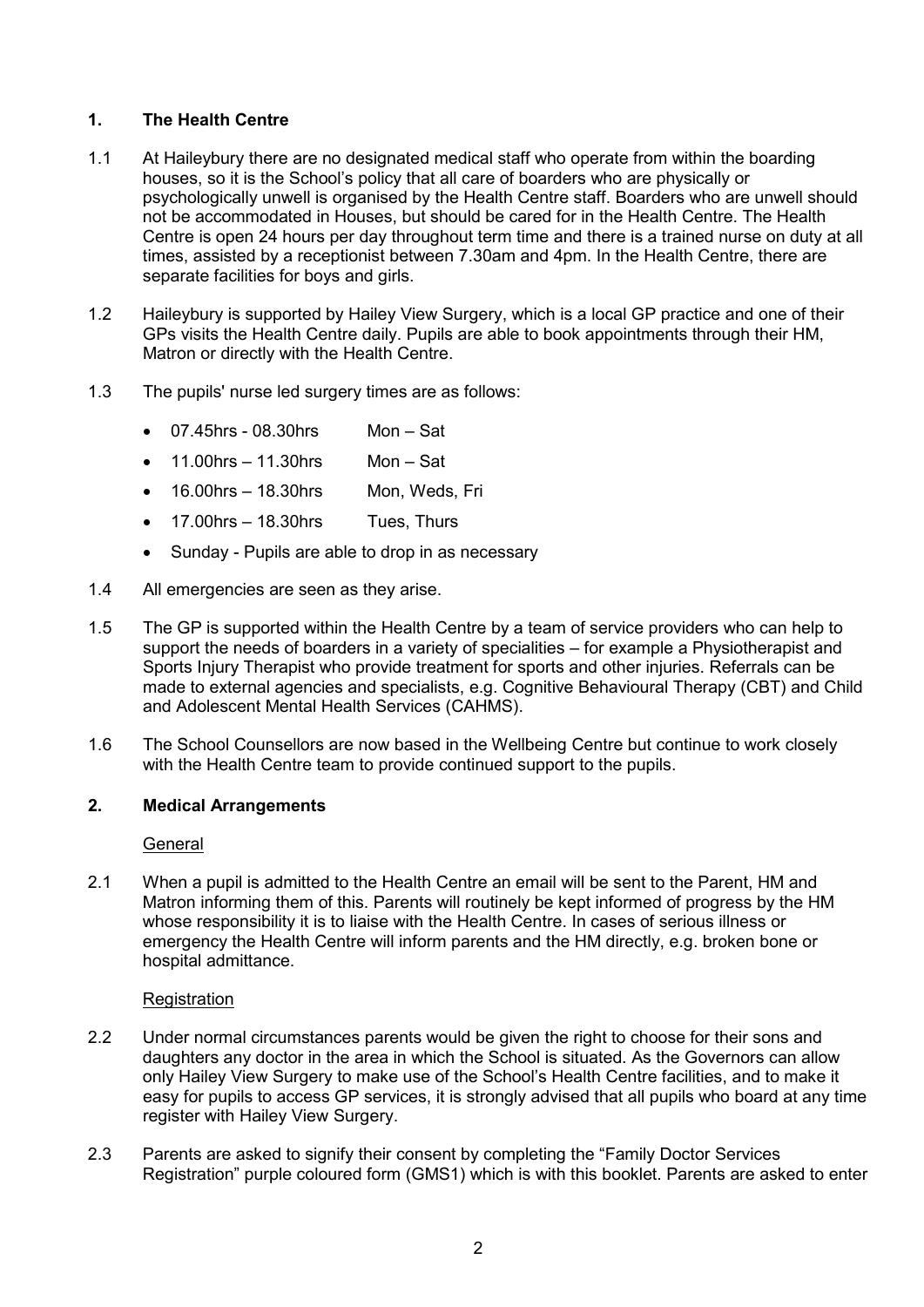the address of the School as the home address and the pupil's home address as the previous address. Parents are asked to supply as much information as possible, including their child's NHS number if known. Parents are advised that if the pupil concerned has not previously lived in the UK, their date of birth is sufficient. However it is essential that their child's place of birth is entered. It is essential that parents provide the name and address of their child's last registered doctor. Parents are requested to return this completed form electronically by the date given.

## Tetanus and polio booster

2.4 In line with the National Immunisation Programme it is recommended that all pupils have a booster of tetanus, diphtheria, polio and meningitis ACWY between the ages of 13 -18 and therefore this is usually administered during the Summer term of the Fifths to ensure all pupils are immunised before they leave school.

## BCG vaccinations

2.5 Hertfordshire Primary Care Trust no longer provides Heaf testing or BCG vaccinations for 13-14 year old school children. Therefore, should you wish your child to be vaccinated for travel purposes, you would have to arrange this privately.

## HPV vaccinations

2.6 The Hertfordshire Primary Care Trust introduced the Human Papillomavirus (HPV) vaccination programme in 2008 and now routinely offers the vaccination to all year 8 girls and boys. Once fully vaccinated this can help protect against cervical cancer. The full course consists of two vaccinations, the first offered in year 8 and the second 6 -24 months later. However, if your child missed the vaccination in year 8 it can be given free of charge anytime up until their 25th birthday. Further details will be sent to parents of those pupils who are eligible.

# Treatment during holidays

2.7 Whilst away from Haileybury (i.e. during school holidays), pupils requiring medical attention should make it clear to the doctor attending them that they wish to be seen as "temporary residents" only. This will avoid the need to re-register with Hailey View Surgery on their return.

# Medication in house

2.8 A notice for pupils regarding the rules around keeping medication in house is displayed on every house noticeboard. All medication must be reported to the Health Centre and may only be kept in house with their consent. The Health Centre may allow pupils to keep and self-administer their medication, or request that pupils report to the HM or Matron for their medication. Any medication must be kept securely locked, the HM or Matron will take responsibility for any medication that requires refrigeration; other pupils must not be allowed access. If a pupil has permission to keep medication such as an Asthma Inhaler or an Epi Pen, or other Automated Adrenaline Injectors, these must be carried with the pupil at all times.

# **3. Policy regarding the administration of medication outside of the Health Centre**

3.1 A separate policy exists regarding the procedures required for Haileybury staff dispensing medication outside of the Health Centre.

# **4. Emergency First Aid**

4.1 All staff are expected to have read the procedures for Emergency First Aid and be aware of how to respond. Appropriate First Aid training is provided as stated in Haileybury's First Aid Policy.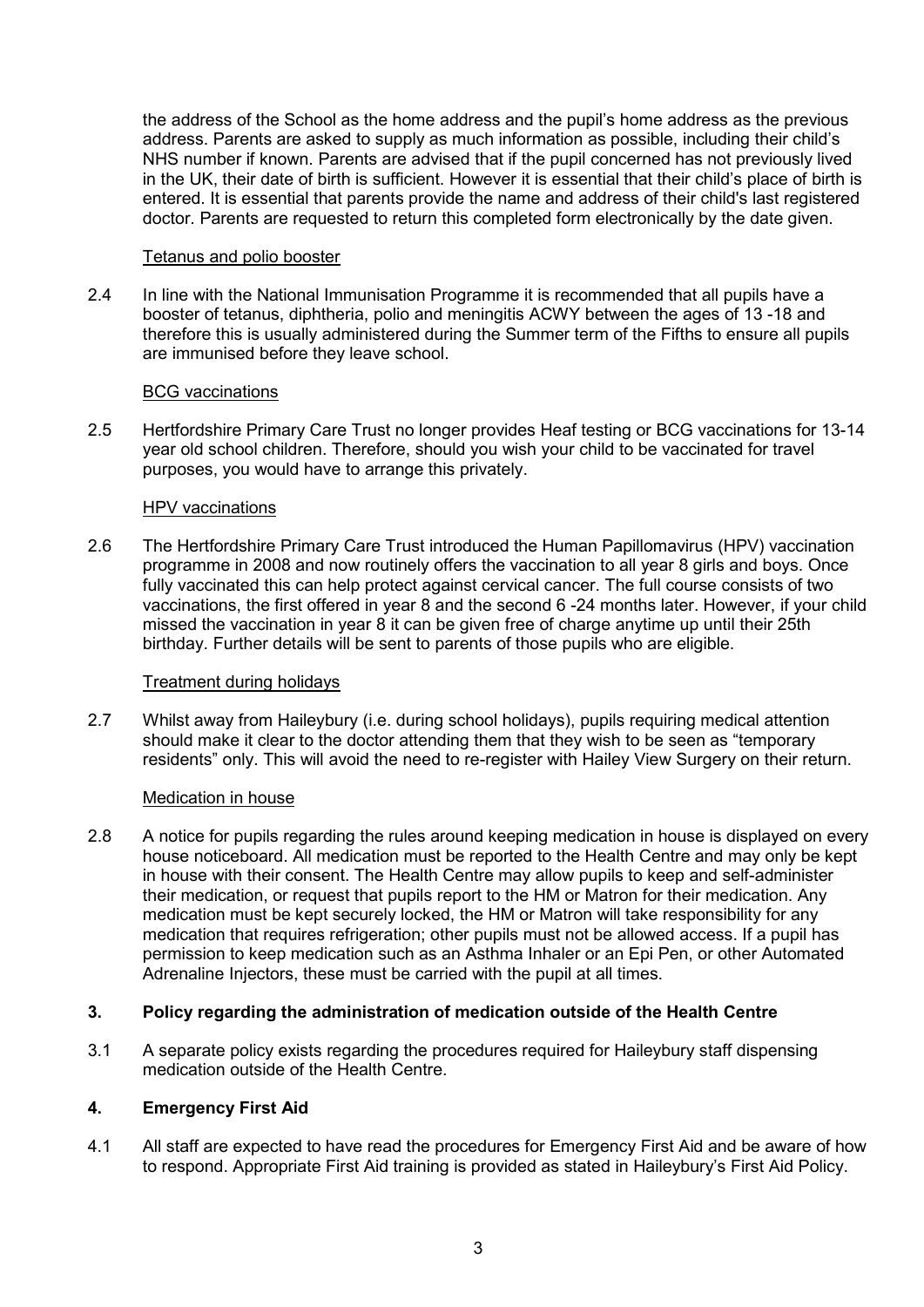- 4.2 Staff should be aware that the expectation of teachers is that they will act as any responsible adult in the case of an emergency. In general, an attempt to take action is less likely to result in claims that the teacher was at fault than is a failure to take action. In a case where assistance is required, members of staff should send someone else to get help and remain with the casualty, at least until that help arrives.
- 4.3 In the case of an emergency, staff should conduct appropriate emergency first aid depending on the injury or the condition of the casualty and their own training, qualifications and experience. As soon as may be practicable, they should contact the Health Centre for advice and support. Should such a situation arise in the Sports Complex or its immediate vicinity, help and support should first be sought from the Sports Complex Staff.
- 4.4 Once assessed by a first aider and advised they can be moved pupils who have been injured or are otherwise in distress should be escorted to the Health Centre for treatment.
- 4.5 It is important that staff act calmly and swiftly to deal with sudden attacks experienced by pupils in the following situations:

# **5. Allergic Reactions**

5.1 Recognition: anxiety; red, blotchy skin; swelling of face and neck; puffiness around the eyes; impaired breathing; rapid pulse.

# 5.2 Action:

- Dial 999 for Ambulance.
- Then phone the Health Centre using the emergency number of 01992 706 494.
- Make casualty comfortable, preferably in a sitting position.
- Monitor casualty's breathing, pulse and level of response.

# **6. Asthma Attack**

6.1 Recognition: difficulty in breathing; wheezing; difficulty in speaking; grey-blue skin; dry, tickly cough.

# 6.2 Action:

- Make casualty comfortable in a position sitting slightly forwards. Stay with the casualty.
	- Do not lie the casualty down.
	- Do not put arms round the casualty's shoulders.
- Let casualty use their prescribed relief inhaler.
- Encourage casualty to breathe slowly.
- Contact the Health Centre for help and advice using the emergency number of 01992 706 494.
- If casualty's condition deteriorates dial 999.

# **7. Convulsions**

7.1 Recognition: unconsciousness; rigidity; breathing may cease; convulsive movements; muscles relax.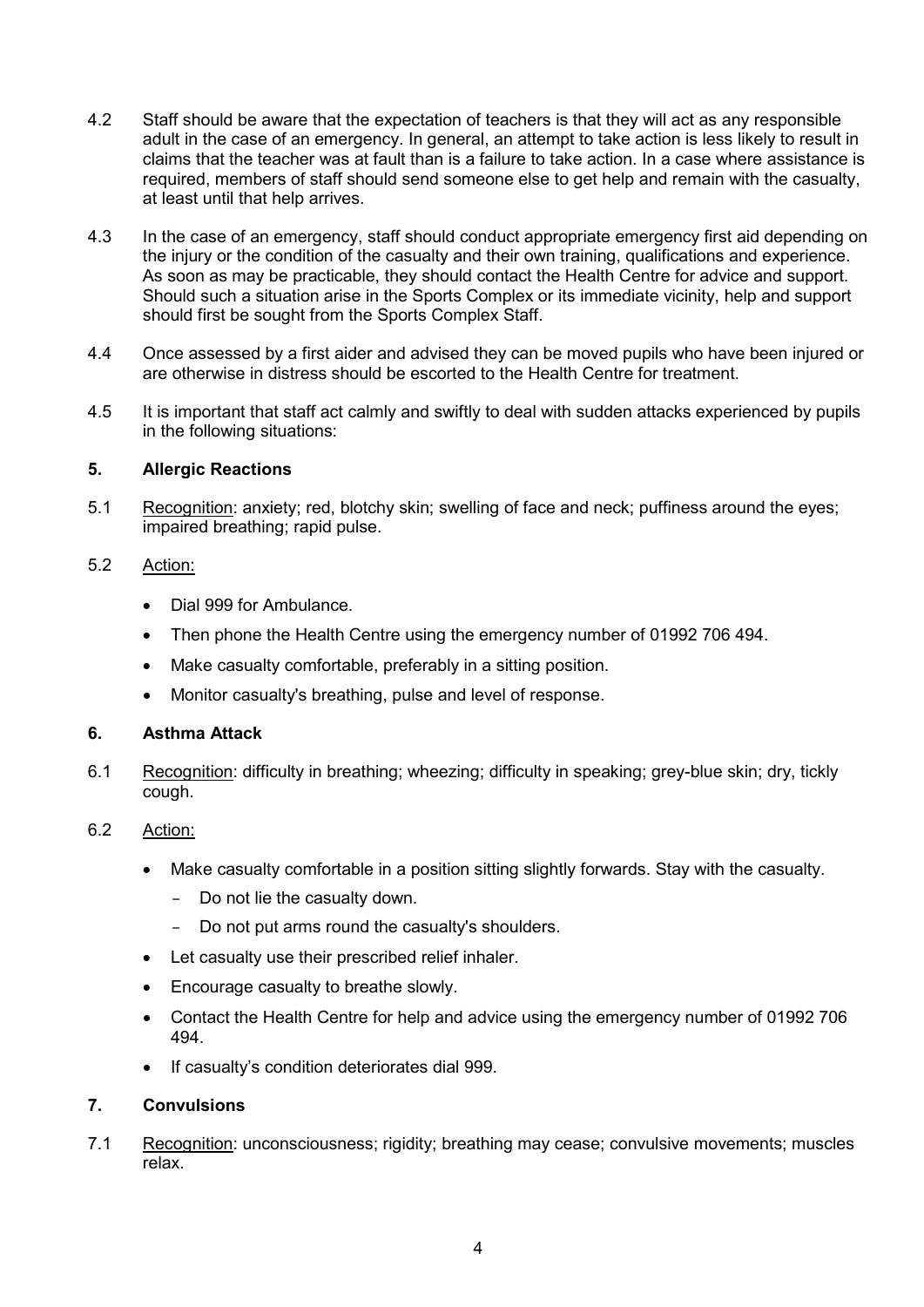# 7.2 Action:

- Stay with the casualty.
- Protect casualty ask bystanders to keep clear.
- Protect casualty's head.
- Place casualty in the recovery position.
- Contact the Health Centre for help and advice using the emergency number of 01992 706 494.

# **8. School Trips**

8.1 If a member of staff is taking a group of pupils on any sort of trip, it is essential they send a list of pupils to the Health Centre to check for any medical conditions they need to be aware of. It is best practice for the member of staff responsible for the trip to check whether any of the pupils have Asthma inhalers or Epipen devices that they should carry with them at all times. If in any doubt please contact the Health Centre or Matron for further information. Please see the relevant policy for administering medication outside the Health Centre.

# **9. Reporting of accidents/incidents, including sports injuries**

- 9.1 Staff who are responsible for an activity where an accident occurs or a pupil is injured and needs treatment must complete an accident/incident form. Staff should err on the side of caution and complete a form if in doubt.
- 9.2 Haileybury uses an online accident report form, rather than an accident book. The accident reporting form is found on the Intranet.
- 9.3 Health Centre staff will use professional judgement when assessing sports injuries as to whether they need to be reported under the accident/ incident reporting form.
- 9.4 HMs communicate with the Health Centre for further information on any reported accidents and contact the pupil's parents as and when necessary.

# **10. Prescription charges**

10.1 Pupils who are 18 years of age and under (and in full-time education) are not required to pay for their prescriptions.

# **11. Medical arrangements for day pupils**

11.1 The preceding paragraphs apply specifically (but not exclusively) to boarders. Day pupils may be registered with the doctor of their choice. The School will carry out all first aid measures in the event of an accident or emergency. Parents, or the pupil's family doctor, will then take whatever further action is required.

# **12. Private treatment**

12.1 Private health insurance is not provided by the School. Experience has shown that insurance schemes for private patient treatment are very advantageous in the saving of school time for pupils, and parents are recommended to subscribe to one or other of the private patient schemes.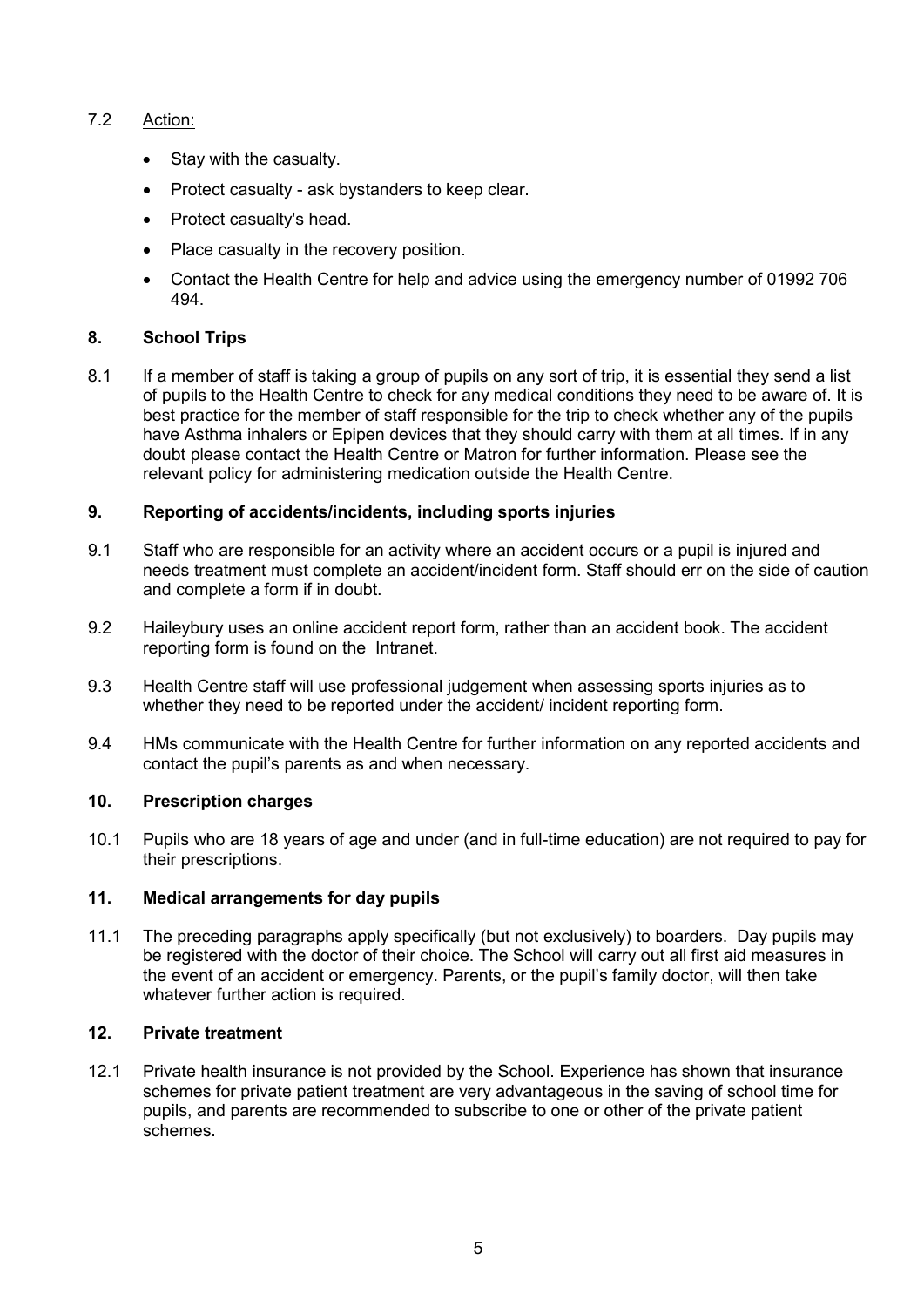# **13. 'Medical Alert' Information**

- 13.1 Where a pupil, boarder or day, has a medical condition which may suddenly surface in class, in games, in an activity at school or on a school trip, it is important that relevant staff are alerted to this before the problem arises. Obvious examples are epilepsy, severe asthma and severe allergies. This is especially important where the pupil has to have special medicine close to hand. As such parents are requested to use the forms to inform the school of such conditions and give permission for this information to be held on the appropriate database.
- 13.2 Please note: it is only the specific information, relating to a condition which may require an emergency response, which will be kept on the database.
- 13.3 Separate guidelines exist regarding the sharing and storage of pupil information exchanged between the Health Centre and College Staff. For further information refer to the document *Haileybury Health Centre Confidentiality Protocol*

# **14. Concussion**

14.1 The Health Centre informs parents, Matrons, some sports staff and HMs following a concussion. The School has a Concussion policy.

# **15. NHS guidelines**

## Consent and the treatment of children and young teenagers

15.1 All patients who consult with a medical professional or have contact with staff at the Health Centre have the intrinsic right to be treated fairly and equitably and to have their views respected in the provision of medical service, examination, procedure or treatment.

## **Policy**

- 15.2 All patients have the right to:
	- The highest attainable standard of health and for the treatment of illness and rehabilitation of health.
	- To be treated fairly and equitably in the provision of medical service, examination or treatment.
	- Medical services, examination, procedures and treatments that are in their best interest.
- 15.3 Patients who have the capacity to understand the nature and possible consequences of a medical service, examination, procedure or treatment also have the right to:
	- Consent to or to refuse either in part or in full any medical service, examination, procedure or treatment.
	- Be involved in discussions and decisions and have their views respected in relation to any medical service, examination, procedure or treatment.
	- Confidentiality and that no information supplied by them or about them is disclosed without their consent, unless it is a legal obligation to do so.
- 15.4 The Health Centre staff hold a responsibility to those young people who do not have the above capacity to ensure that the young patient receives no less favourable service, care or treatment.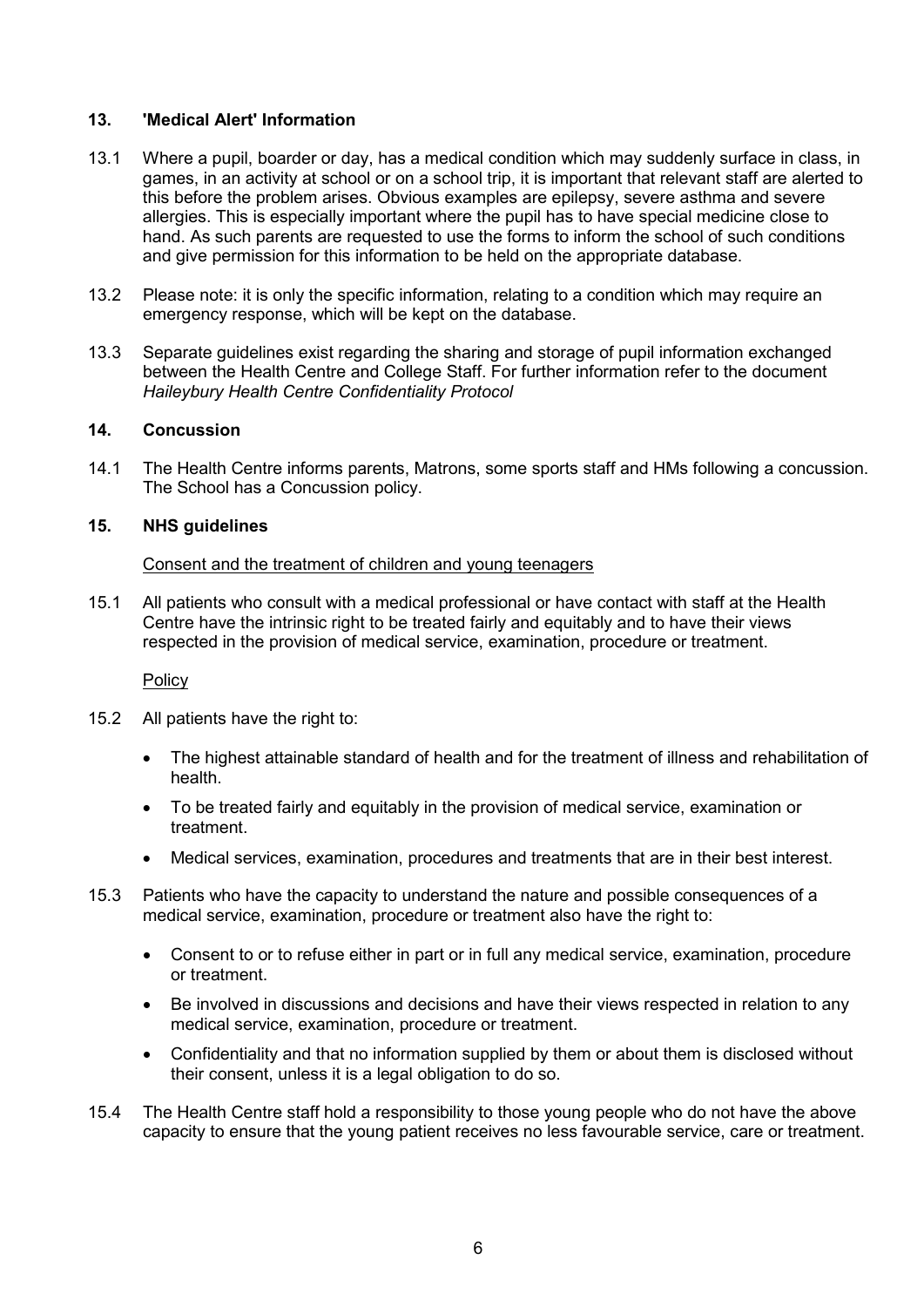15.5 The young person also has the right to be consulted and his or her view sought about any proposed medical service, examination, procedure or treatment, where the young patient is capable of understanding (even at a rudimentary level) and has the ability to form an opinion, and has the right to have his or her views taken into account in decision- making.

## Parental responsibility

- 15.6 Parents, guardians and persons in official positions of locum parentis hold the primary responsibility for the welfare of the young patient in their care. Staff at the Health Centre will seek the views and permission of those responsible for the welfare of the young patient prior to providing medical service, examination, procedure or treatment.
- 15.7 In an emergency situation, The Health Centre staff will accept consent from a person who has authorisation to discharge responsibility on behalf of the person with parental responsibility, as long as they are in possession of all the necessary facts and that the actions are in the best interest of the young patient, for instance, school staff.
- 15.8 All boarders' and day pupils' parents sign a "consent to emergency treatment" form.

## Young patient consent

- 15.9 A patient is deemed to have the capacity to make informed consent to a medical service, examination, procedure or treatment if they can:
	- Understand the advice provided/proposed treatment plan.
	- Understand the potential consequences of the treatment plan.
	- Make an informed choice.
- 15.10 Health Centre staff need to assess the pupil's capacity to give consent at every stage in the proposed and administered course of treatment.
- 15.11 The medical professionals and Health Centre staff will always encourage a young person to involve the persons with parental responsibility or another adult in any discussion/decision about medical services, examination, procedure or treatment.
- 15.12 If, however, the young person does not want to involve others the Health Centre staff will use the Fraser/Gillick guidelines as a basis for assessment of capacity.

## **Conflicts**

- 15.13 If there is any dispute between the person with parental responsibility and the pupil patient, the medical practitioner will, after further discussion and possibly after seeking the opinion of another medical professional, recommend the medical service, examination, procedure or treatment that is in the best interest of the patient.
- 15.14 If the person with parental responsibility is unhappy with the recommendations of the medical professional they can make an appointment to see another medical professional within the Health Centre or they can be provided with the details of another independent medical professional.

## Current legislation:

• The United Nations Convention on the Human Rights of the Child November 1989, ratified in the UK 1991.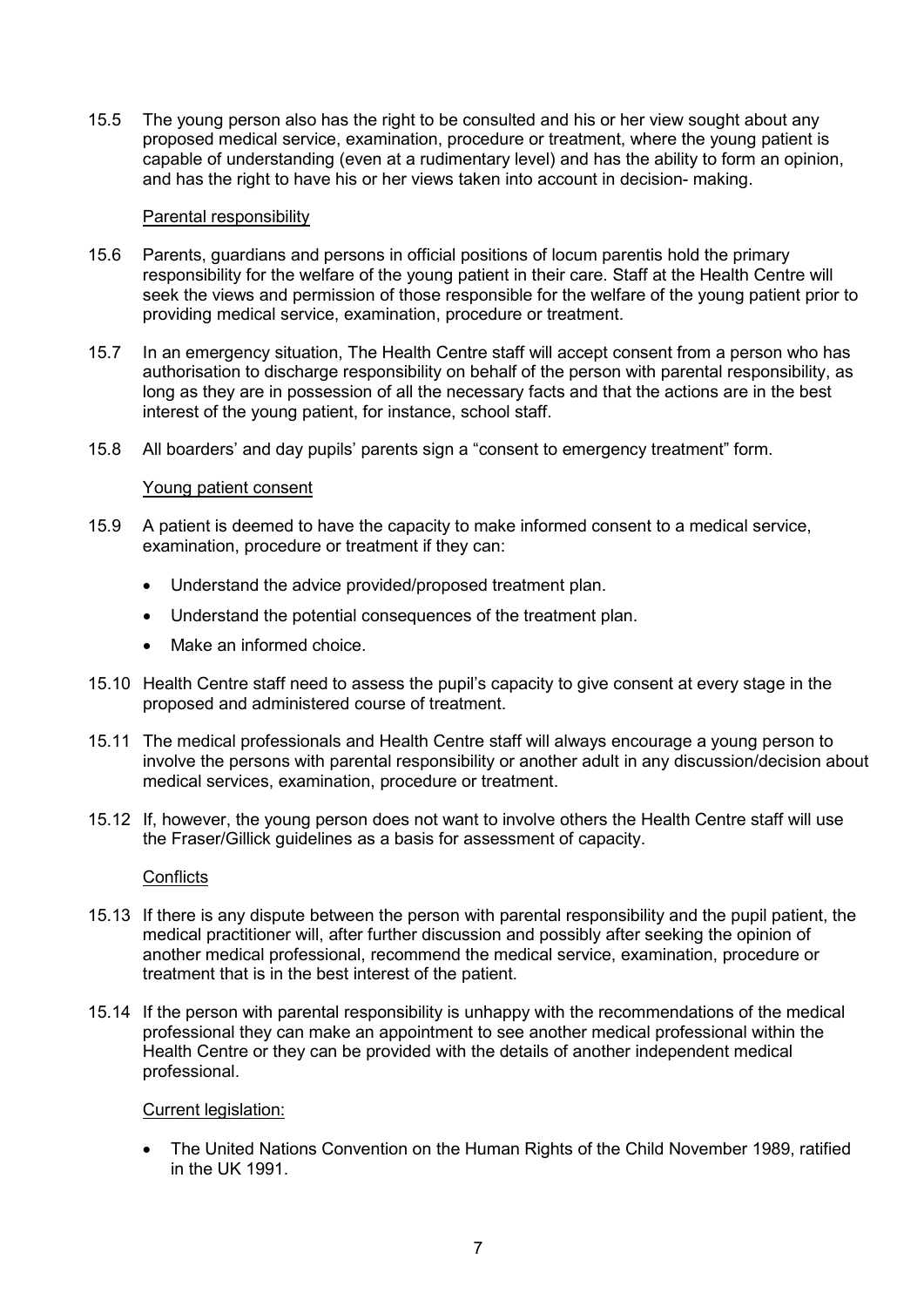- The Age of Legal Capacity Act 1991.
- The Children Act 1995.